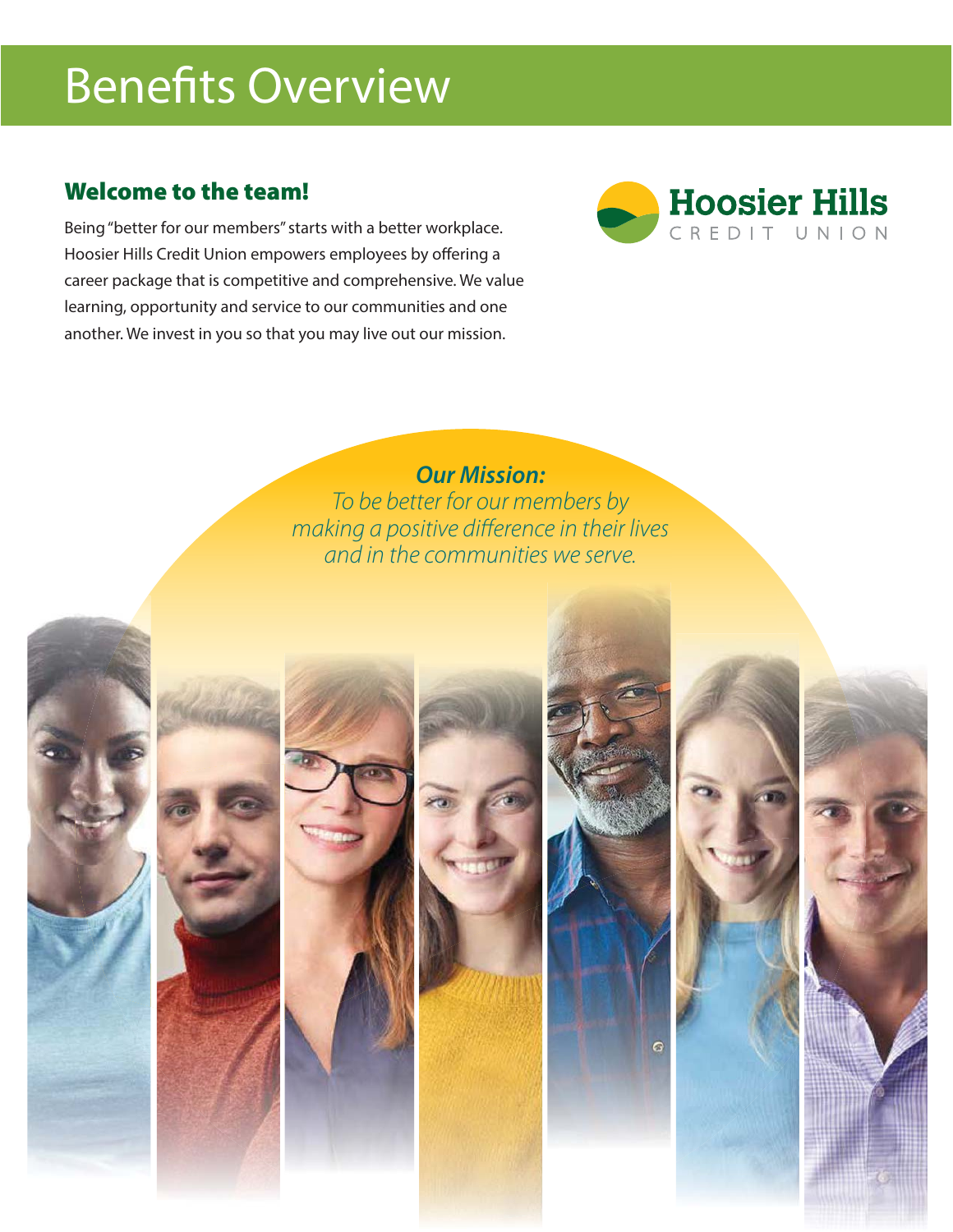# Comprehensive Health Plan

Your health is important to us! HHCU offers two comprehensive and affordable health insurance options to full-time employees on the first day of the month following 60 days of employment.

Both options are Anthem Blue Cross and Blue Shield High Deductible Health Plans.

Option 1 is a \$3,000 individual/\$6,000 family deductible with \$0 coinsurance once the deductible has been met. HHCU covers 85% of the monthly premium.

Option 2 is a \$3,000 individual/\$6,000 family deductible with 20% coinsurance once the deductible has been met. HHCU covers 95% of the monthly premium.

#### **Preventative Care**

Preventative and wellness services for full-time employees enrolled in an HHCU High Deductible Health Plan are covered at 100% and not subject to a deductible.

## **Prescription Benefit**

As part of our comprehensive benefit plan, our employees receive access to a free prescription drug list. The list includes medication options for a wide-range of medical conditions at no cost to the employee.

## **LiveHealth Online**

HHCU offers employees the option to see a doctor 24/7 within minutes by utilizing LiveHealth Online. Employees can have a video visit with a board-certified doctor, therapist or psychologist on a smartphone, tablet or computer without having to leave the office or their home.

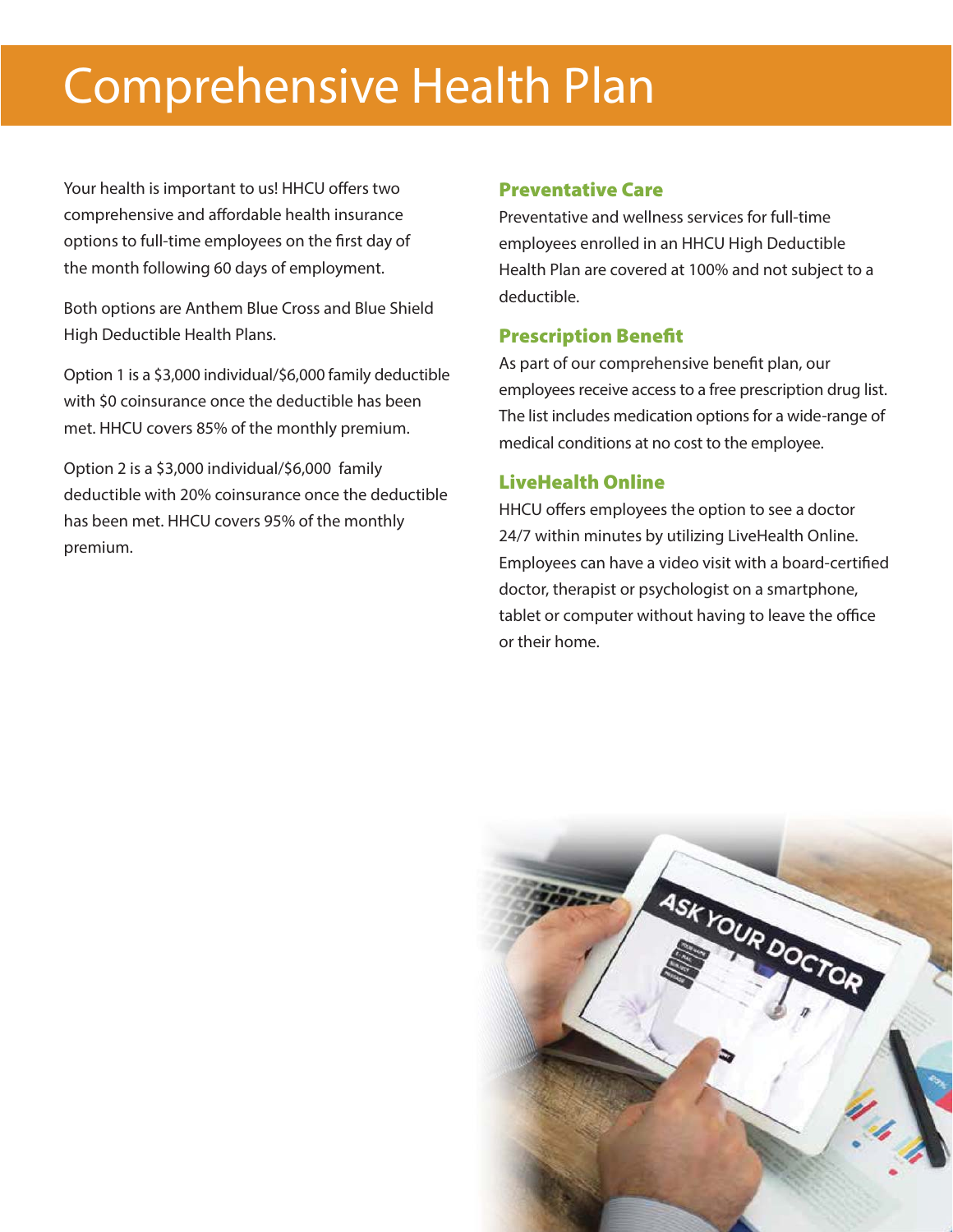## **Vision Benefit**

HHCU offers two VSP vision plans to our full-time employees on the first day of the month following 60 days of employment.

Option 1 is a No Cost plan which covers routine eye exams with a \$50 copay. The plan also provides frames with a \$40 to \$75 copay and a 25% discount on lenses.

Option 2 is a comprehensive plan which covers a routine eye exam once every calendar year with a \$20 copay. The plan also provides a \$20 copay on lenses every other calendar year and a \$130 allowance towards frames and contacts every other calendar year.

### **Dental Benefit**

HHCU offers a comprehensive dental plan insured by Health Resources, Inc. and covers 90% of the monthly premium for dental coverage for full-time employees on the first day of the month following 60 days of employment. The plan has a \$0 deductible and an annual max of \$1,500. It covers preventative care at 100%. Basic services are covered at 80%. Major services are covered at 50%. Orthodontia services are covered for children at 50% with an orthodontia lifetime max of \$1,500.

### **Voluntary Benefits**

HHCU offers Voya voluntary benefits to all part-time and full-time employees. Supplemental benefits can help offset expenses caused by a critical illness, an accident, or hospitalization. They can also cover some non-medical expenses that your current insurance might not.

**Group Voluntary Accident**—Accident insurance provides cash benefits for out-of-pocket expenses associated with an accidental injury.

**Group Voluntary Critical Illness**—Critical Illness insurance pays a benefit when a critical illness, like cancer or heart attack, occurs. The benefit is in the form of a lump-sum payment, paid at diagnosis.

**Group Indemnity Medical**—Indemnity medical pays a lump-sum benefit when an inpatient hospitalization occurs.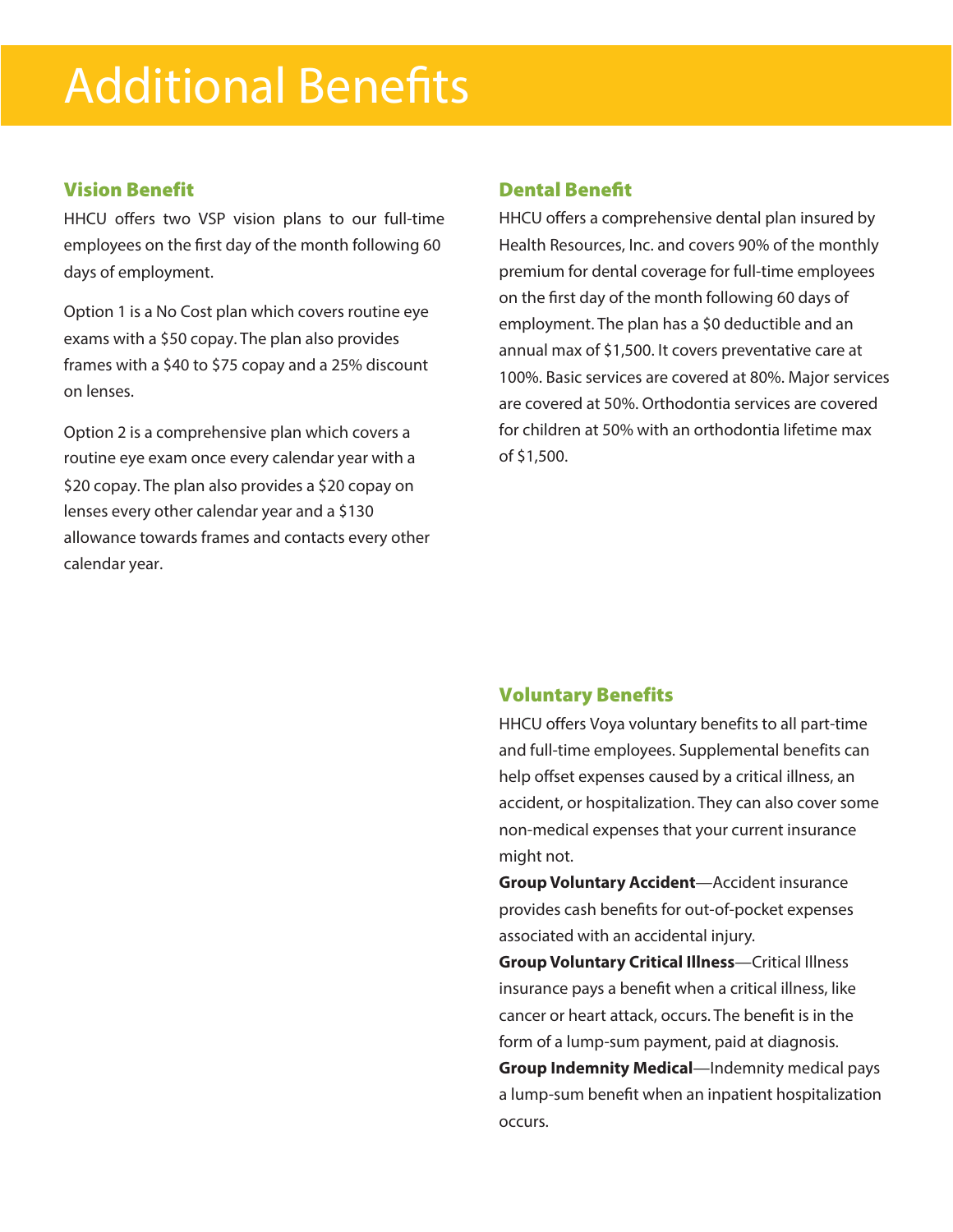# **Wellness**

## **Health Savings Account Reward**

Covered employees who take advantage of an annual wellness visit and complete an online health assessment will receive a \$1,500 lump-sum deposit into their Health Savings Account. (If employee covers spouse, the spouse must also complete wellness requirements to be eligible for Health Savings Account reward.)

## **Onsite Flu Shots**

Flu shots are offered onsite to all part-time and full-time employees annually.

### **Employee Assistance Program**

All part-time and full-time employees and your household family members are eligible for companypaid counseling services through our Employee Assistance Program. The EAP includes up to five counseling sessions per problem, legal and financial referrals, child and elder care referrals, and critical incident stress debriefings. The service is available 24/7 by calling (800) 865-1044 or visiting www.anthemeap.com.

### **Fitness Reward Benefit**

HHCU rewards consistent efforts to improve your health. We offer \$150 rewards semi-annually to employees who participate in approved fitness activities 50 times in six months. Staying healthy pays!

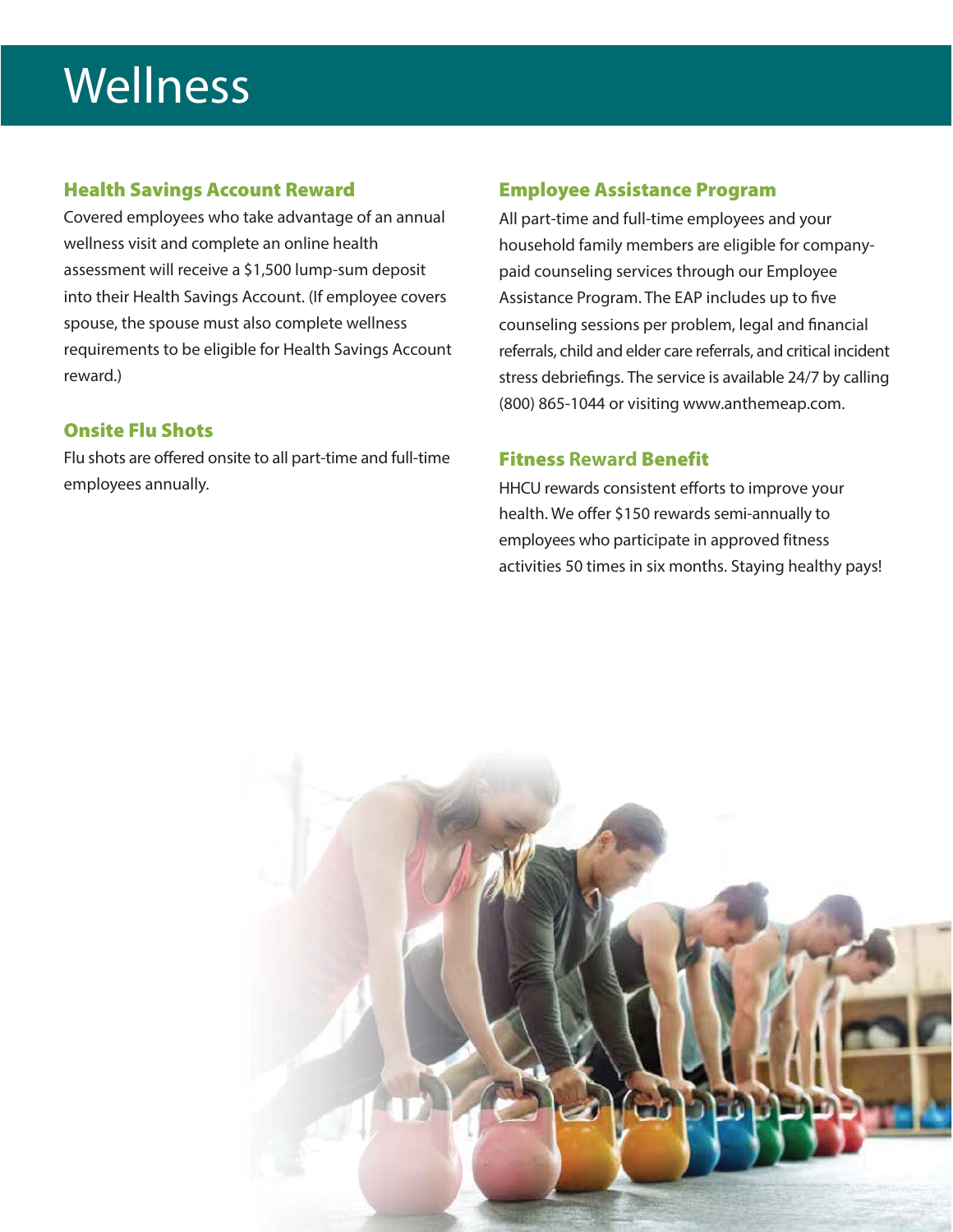# Retirement & Insurance

### **401K Profit-Sharing Plan**

Hoosier Hills Credit Union is proud to offer a generous and competitive 401(k) plan. We care about your financial future so we contribute on your behalf every time you receive a paycheck. Our plan has three contribution components: safe harbor, profit sharing and match.

**Safe Harbor—**Under the safe harbor provision, HHCU contributes 3% of your gross earnings.

**Profit Sharing—**You will receive profit-sharing contributions based on your years of service. The contribution amounts are based on the following schedule:

- $\cdot$  Less than 5 years = 2.5%
- $5 9$  years =  $3.5%$
- $\cdot$  10+ years or VP = 4.5%
- $\cdot$  SVP and CEO = 6.5%

**Match—**Should you decide to personally contribute to your 401(k) plan, HHCU will reward you with a match of 0.25% per 1% contributed up to a total of 1%.

**Vesting**—Your personal contributions, as well as your Safe Harbor contributions, are fully vested immediately upon deposit into your plan. Profit sharing and match are based on years of service at the following vesting schedule:

- $\cdot$  2 years = 20%
- $\cdot$  3 years = 40%
- $\cdot$  4 years = 60%
- $\cdot$  5 years = 80%
- $6 + years = 100%$

You must be 18 years of age and are eligible on the first day of the month following 60 days of service. All contributions are deposited on a bi-weekly basis.

#### **Company Provided Life Insurance**

HHCU provides a life insurance benefit equal to twice your annual salary to our full-time employees, at no cost to you. The policy also includes an accidental death rider that provides an additional 200% of your annual salary in the event of accidental death.

#### **Company Provided Long-Term Disability**

Our long-term disability policy provides 60% coverage of your monthly earnings beginning on the 61st day of a total disability.

#### **Voluntary Life Insurance**

In addition to the company provided life insurance you receive from Hoosier Hills Credit Union, fulltime employees may elect to purchase voluntary group term life insurance for yourself and your dependents through OneAmerica. The guaranteed issue amount is \$200,000. Annually, the plan offers eligible participants a guaranteed issue increase of \$10,000 or 10% of income, whichever is greater.

### **Voluntary Short-Term Disability**

Hoosier Hills Credit Union offers both part-time and full-time employees the option to insure their paycheck with voluntary short-term disability insurance through OneAmerica. This coverage is guaranteed issue at hire.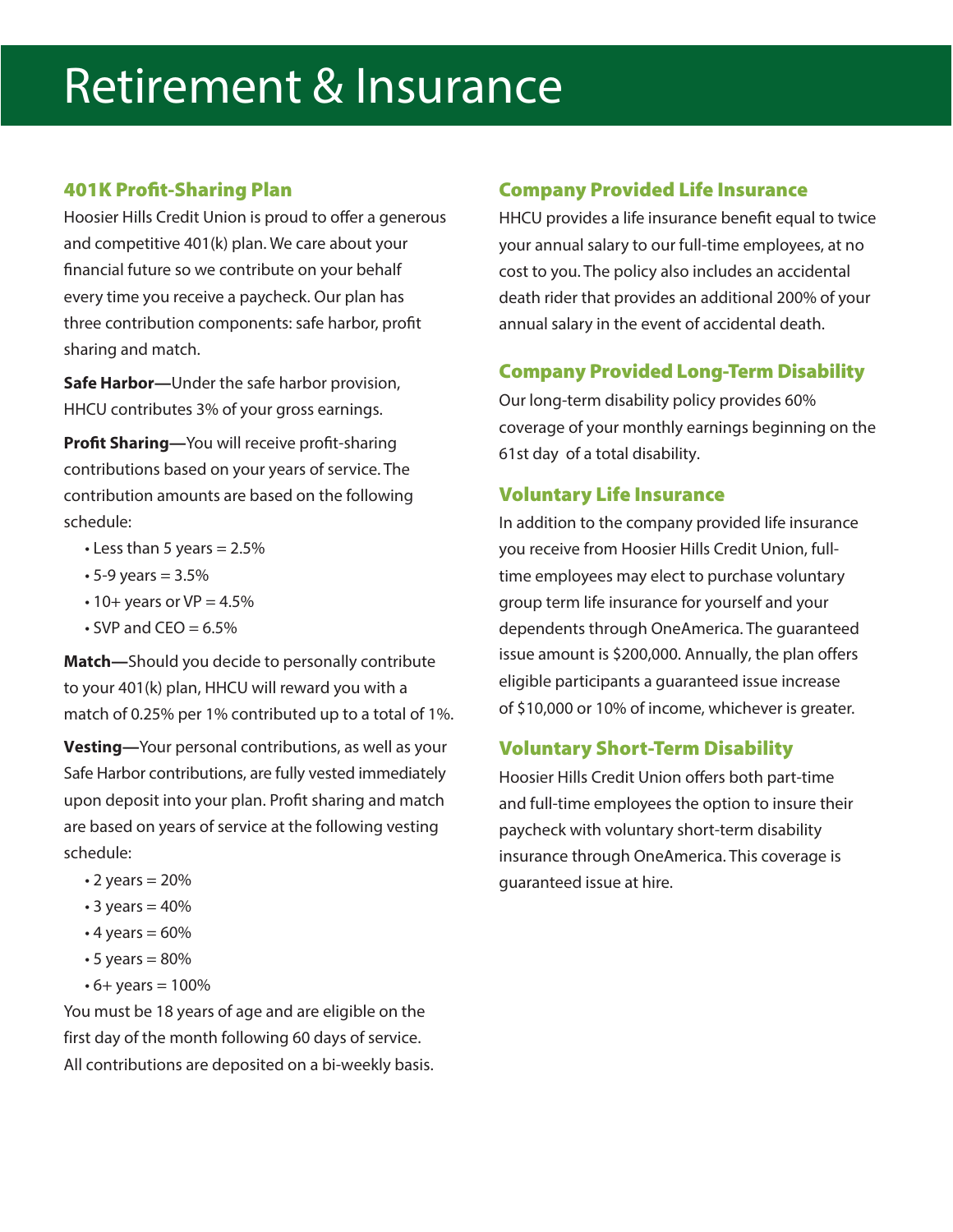# Development Opportunities

### **Career and Professional Development**

HHCU values lifelong learning, and we offer a wide range of professional and personal development opportunities including both online, on-site and off-site training.

We believe that our employees are our greatest asset and we make your career development a priority. We will work with you to develop a career path and provide you with the education and tools you need to succeed.

### **Internal Promotion Policy**

HHCU is proud to promote from within. Many of our leaders began as tellers and we know we have immense talent in every department. Career openings are always posted internally first. Our next leader is you!

## **Tuition Reimbursement**

Hoosier Hills Credit Union offers a Continuing Education opportunity, to which every employee is eligible to apply. We provide tuition reimbursement for business related courses at accredited colleges.

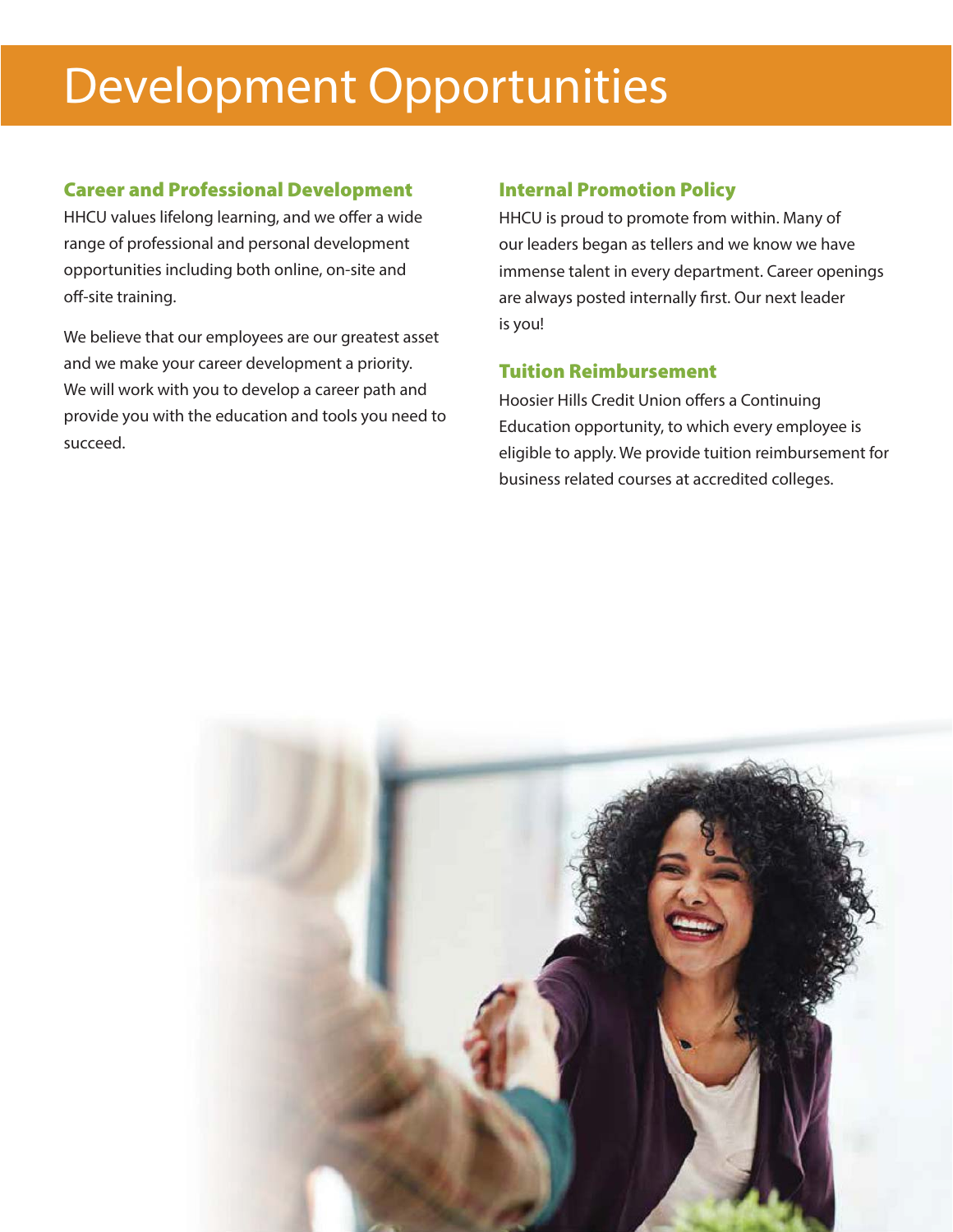# Performance Incentives

## **Incentive Plan**

HHCU is a hardworking team and the success of our business is a collective effort. Our All Staff Incentive Plan offers an annual payout of up to 10% gross wages when HHCU reaches its strategic goals.

### **Additional Incentives**

HHCU provides our employees with opportunities to supplement monthly income with a number of monthly incentive earnings.

**ID Protect—**All staff are eligible

**Debt Protection—**Member Service Representatives are eligible

**Guaranteed Asset Protection—**Member Service Representatives are eligible

**Mechanical Repair Coverage—**Member Service Representatives are eligible